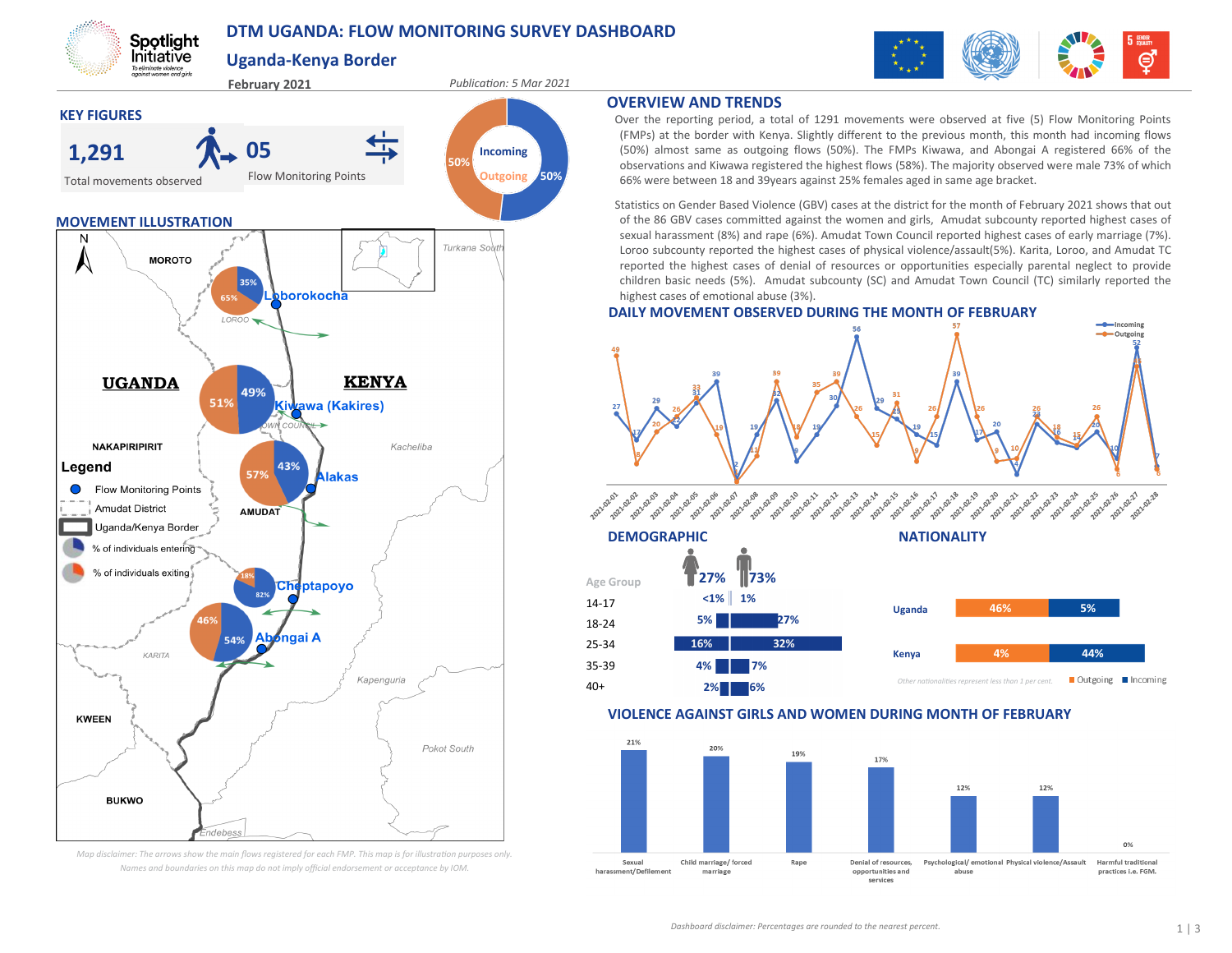# **DTM UGANDA: FLOW MONITORING SURVEY DASHBOARD**

**February 2021** *Publication: 5 Mar 2021*

# **Uganda-Kenya Border**



#### **HIGHLIGHTS**

Spotlight **Initiative** To eliminate violence<br>against women and girls

- Of the 1,291 observed movements, 66 per cent were registered by the FMPs Kiwawa and Abongai A;
- Slightly above 51 per cent of the population tracked by the enumerators is Ugandan whereas slightly above 48 per cent is Kenyan;
- Less than 1 per cent of outgoing movements were seasonal migrants seeking pasture for their livestock;
- 4 per cent of outgoing movements was to access services (e.g health, food, water);
- Almost 70 per cent of outgoing movement was for economic reasons.
- There were no cases of FGM reported during the month of February.

| <b>REASONS FOR MOVING</b>                          | <b>Total Inflows Outflows</b> |             |       |  |  |
|----------------------------------------------------|-------------------------------|-------------|-------|--|--|
| Economic reasons                                   |                               | 71.0% 73.2% | 68.9% |  |  |
| Marriage, family reunification or family formation | 17.8%                         | 13.2%       | 22.3% |  |  |
| Access to services (e.g. health, food, water)      | 3.2%                          | 2.2%        | 4.2%  |  |  |
| Slow environmental change                          | 2.0%                          | 3.7%        | 0.3%  |  |  |
| Education or training                              | 4.3%                          | 5.9%        | 2.6%  |  |  |
| Cultural practices                                 | 0.4%                          | 0.3%        | 0.5%  |  |  |
| War/conflict                                       | 0.3%                          | 0.3%        | 0.3%  |  |  |
| Targeted violence or persecution                   | 0.0%                          | 0.0%        | 0.0%  |  |  |
| Other                                              | 1.0%                          | 1.1%        | 0.9%  |  |  |

| Forms of GBV<br>Sexual               | Sub-county<br>Amudat Subcounty |          |               |                             |   | Sub-county                 |
|--------------------------------------|--------------------------------|----------|---------------|-----------------------------|---|----------------------------|
| harassment/                          | Loroo Sub county               |          |               |                             |   | <b>Amudat Subcounty</b>    |
| Defilement                           | <b>Amudat Town Council</b>     |          |               |                             |   | <b>Amudat Town Council</b> |
|                                      | Karita Sub county              |          |               |                             |   |                            |
| Child marriage/                      | <b>Amudat Town Council</b>     |          |               |                             |   | Karita Sub county          |
| forced marriage                      | Loroo Sub county               |          |               |                             |   | Loroo Sub county           |
|                                      | Karita Sub county              |          |               |                             |   |                            |
|                                      | Amudat Subcounty               |          |               |                             |   |                            |
| Rape                                 | Amudat Subcounty               |          |               |                             |   |                            |
|                                      | Loroo Sub county               |          |               |                             |   |                            |
|                                      | Karita Sub county              |          |               |                             |   |                            |
|                                      | <b>Amudat Town Council</b>     |          |               |                             |   |                            |
| Denial of                            | Loroo Sub county               |          |               |                             |   |                            |
| resources,                           | Karita Sub county              |          |               |                             |   |                            |
| opportunities and                    | Amudat Town Council            |          |               |                             |   |                            |
|                                      | <b>Amudat Subcounty</b>        |          |               |                             |   |                            |
| Psychological/                       | <b>Amudat Town Council</b>     |          |               |                             |   |                            |
| emotional abuse                      | Amudat Subcounty               |          |               |                             |   |                            |
|                                      | Loroo Sub county               |          |               |                             |   |                            |
|                                      | Karita Sub county              |          |               |                             |   |                            |
| Physical                             | Loroo Sub county               |          |               |                             |   |                            |
| violence/Assault                     | Karita Sub county              |          |               |                             |   |                            |
|                                      | Amudat Town Council            |          |               |                             |   |                            |
|                                      | Amudat Subcounty               |          |               |                             |   |                            |
| Harmful traditional Loroo Sub county |                                |          |               |                             |   |                            |
| practices i.e. FGM.                  | Karita Sub county              |          |               |                             |   |                            |
|                                      | Amudat Town Council            |          |               |                             |   |                            |
|                                      | Amudat Subcounty               |          |               |                             |   |                            |
|                                      |                                | $\Omega$ | $\mathcal{P}$ | 4                           | 6 | 8                          |
|                                      |                                |          |               | No. of girls, women victims |   |                            |

**GBV CASES IN THE MONTH OF FEBRUARY PER SUBCOUNTY**

**MARITAL STATUS OF POPULATION TRACKED AT FMP**



### **DURATION OF STAY**

| A day or less                                               | 8.7%    | 7.2%  | 10.2% |
|-------------------------------------------------------------|---------|-------|-------|
| If not a day, less than 2 weeks                             | 7.4%    | 7.3%  | 7.6%  |
| Not planning to leave/that is country of habitual residence | 6.4%    | 7.5%  | 5.4%  |
| Between 2 weeks and 3 months                                | 2.6%    | 3.0%  | 2.2%  |
| Between 3 and 6 months                                      | 2.2%    | 3.1%  | 1.2%  |
| Between 6 and 12 months                                     | 1.1%    | 1.4%  | 0.8%  |
| 12 months or more                                           | $3.0\%$ | 5.3%  | 0.8%  |
| Don't know/ No answer                                       | 68.6%   | 65.3% | 72.0% |

**Total Inflows Outflows**